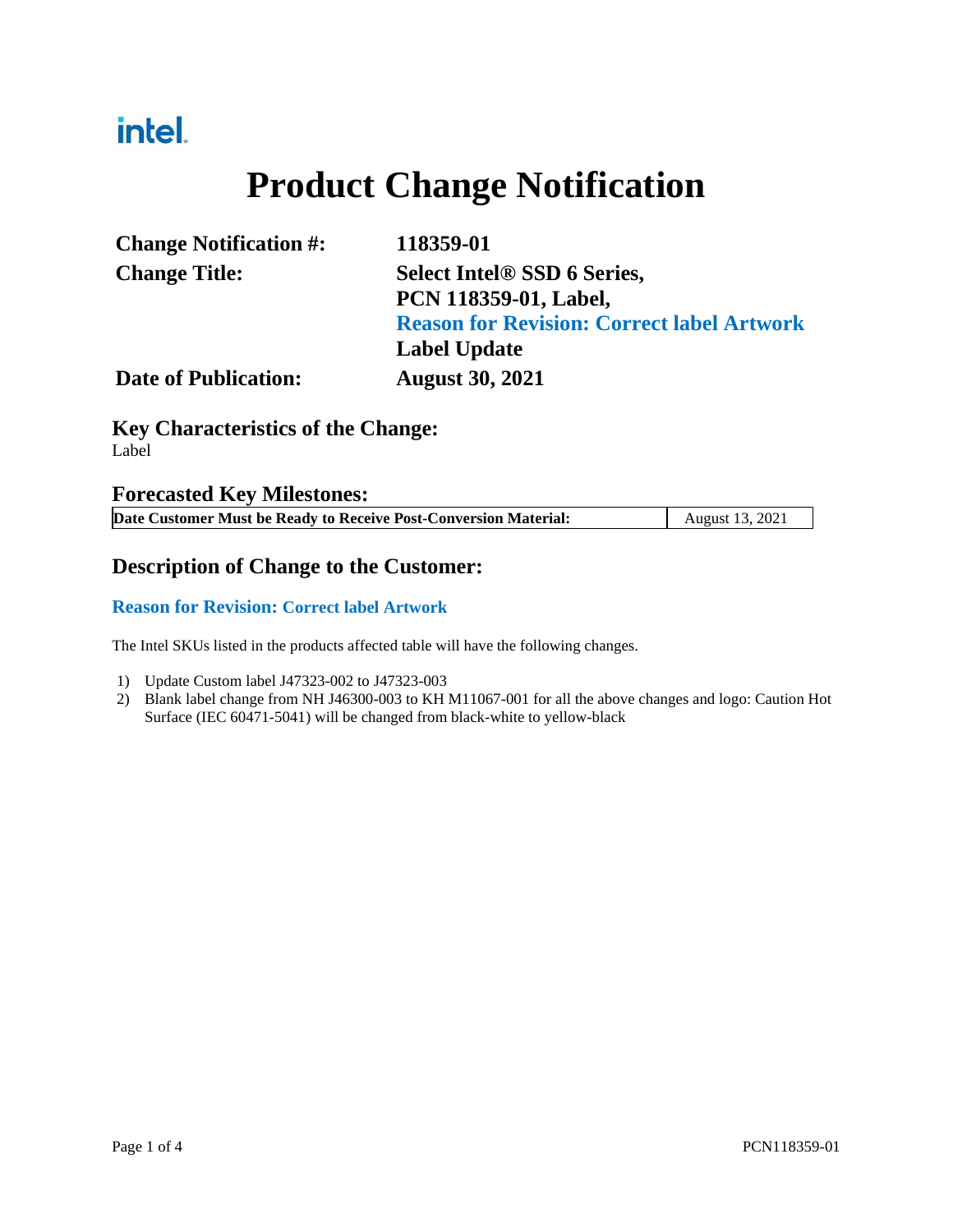



#### **Customer Impact of Change and Recommended Action:**

There is no change to the form, fit, or function of the product. The change is only to the labels used in packaging.

Customers should be aware of the changes to the label and take appropriate actions to accommodate the changes and avoid impact to their process.

Intel will attempt to deplete pre-conversion material before shipping post-conversion material but there is a possibility of Intel shipping mixed inventory. Therefore, customers will need to manage and migrate to the postconversion material as soon as possible.

Milestone dates are estimates and subject to change based on business and operational conditions.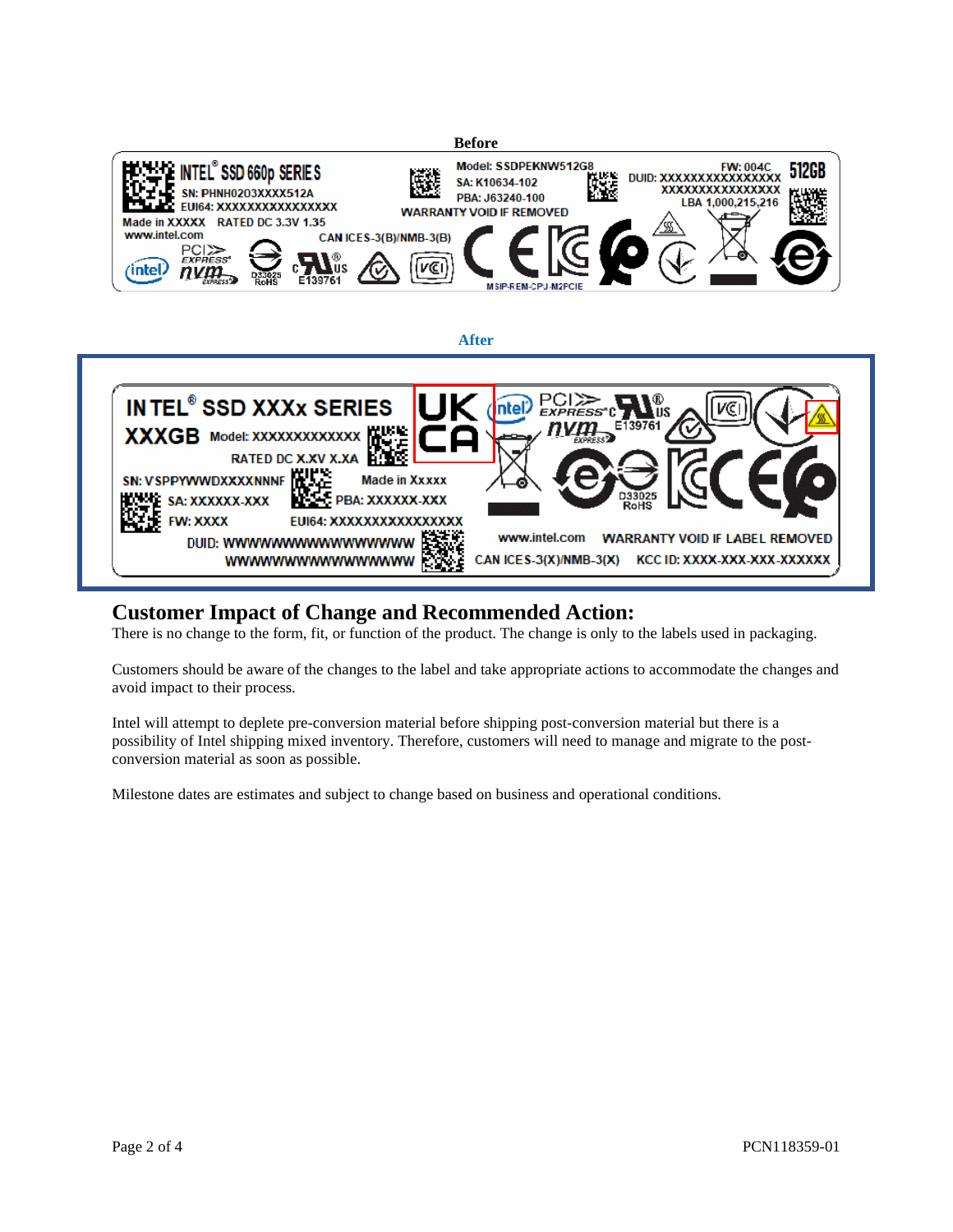#### **Products Affected/Intel Ordering Codes:**

| <b>Marketing Name</b>                                                                    | <b>Product Code</b> | MM#    |
|------------------------------------------------------------------------------------------|---------------------|--------|
| Intel® SSD 660p Series (2.0TB, M.2 80mm PCIe 3.0 x4, 3D2,<br>QLC) Generic Single Pack    | SSDPEKNW020T801     | 976804 |
| Intel® SSD 660p Series (512GB, M.2 80mm PCIe 3.0 x4,<br>3D2, QLC) Retail Box Single Pack | SSDPEKNW512G8X1     | 978348 |
| Intel® SSD 660p Series (512GB, M.2 80mm PCIe 3.0 x4,<br>3D2, QLC) Retail Box 10 Pack     | SSDPEKNW512G8XT     | 978349 |
| Intel® SSD 660p Series (1.0TB, M.2 80mm PCIe 3.0 x4, 3D2,<br>QLC) Retail Box Single Pack | SSDPEKNW010T8X1     | 978350 |
| Intel® SSD 660p Series (2.0TB, M.2 80mm PCIe 3.0 x4, 3D2,<br>QLC) Retail Box Single Pack | SSDPEKNW020T8X1     | 978351 |
| Intel® SSD 660p Series (2.0TB, M.2 80mm PCIe 3.0 x4, 3D2,<br>QLC) Retail Box 10 Pack     | SSDPEKNW020T8XT     | 984872 |
| Intel® SSD 660p Series (1.0TB, M.2 80mm PCIe 3.0 x4, 3D2,<br>QLC) Retail Box 10 Pack     | SSDPEKNW010T8XT     | 984875 |
| Intel® SSD 660p Series (512GB, M.2 80mm PCIe 3.0 x4,<br>3D2, QLC) Generic 100 Pack       | SSDPEKNW512G8AS     | 999M0M |
| Intel® SSD 660p Series (1.0TB, M.2 80mm PCIe 3.0 x4, 3D2,<br>QLC) Generic 100 Pack       | SSDPEKNW010T8AS     | 999M0V |
| Intel® SSD 660p Series (512GB, M.2 80mm PCIe 3.0 x4,<br>3D2, QLC) Generic Single Pack    | SSDPEKNW512G8AU     | 999M5F |
| Intel® SSD 660p Series (1.0TB, M.2 80mm PCIe 3.0 x4, 3D2,<br>QLC) Generic Single Pack    | SSDPEKNW010T8AU     | 999M5H |

### **PCN Revision History:**

| <b>Date of Revision:</b> | <b>Revision Number:</b> | <b>Reason:</b>               |
|--------------------------|-------------------------|------------------------------|
| July 14, 2021            | $($ $)($                | Originally Published PCN     |
| <b>August 30, 2021</b>   | $^{\prime}$             | <b>Correct label Artwork</b> |